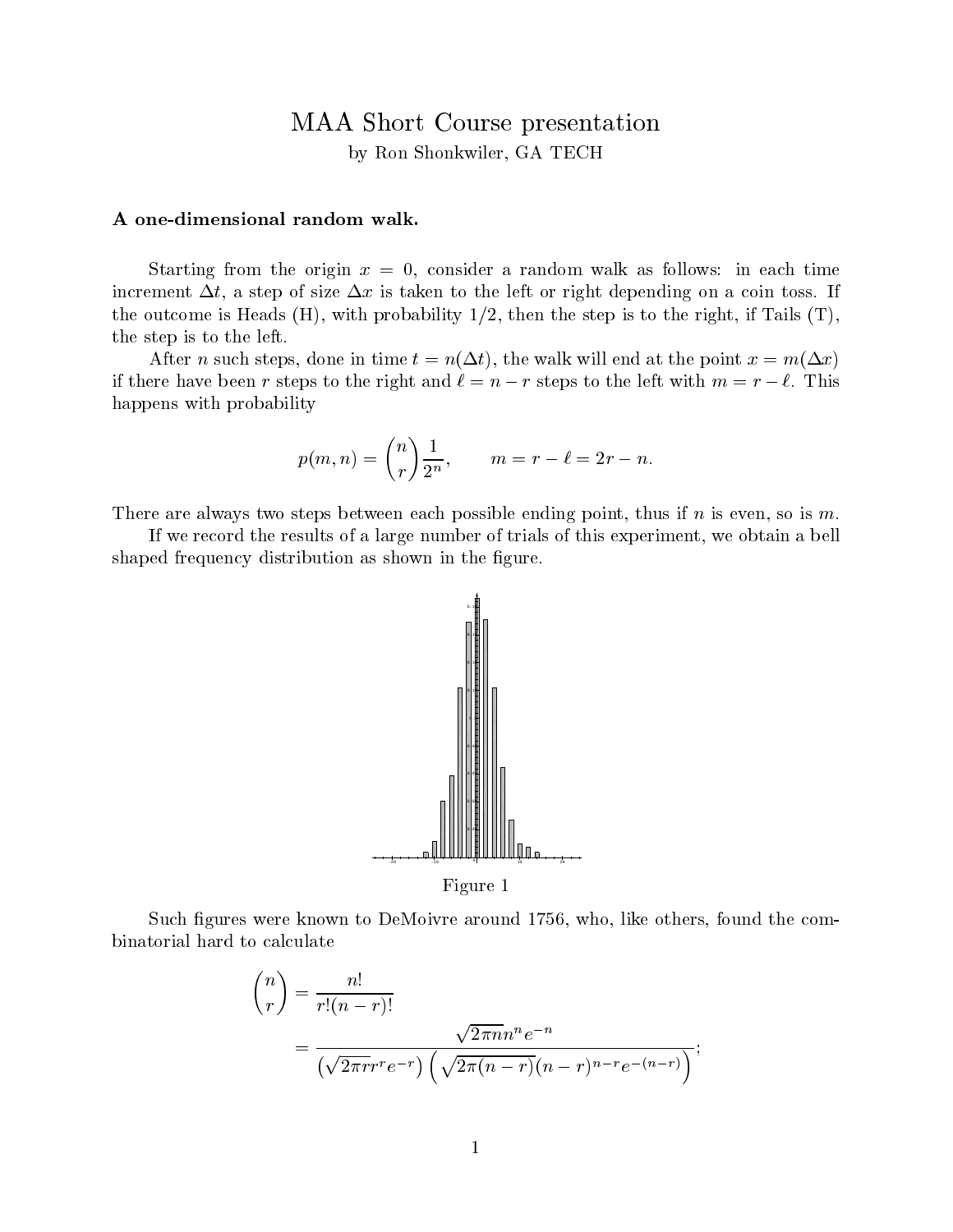the third member of this equation follows from Stirling's formula which was not available to DeMoivre of course.

Since the Stirling approximation to the combinatorial is asymptotically correct, we take the limit of the above as n and m tend to infinity (but with the ratio  $m^2/n$  fixed) and we get

$$
\binom{n}{r}\frac{1}{2^n} \approx \sqrt{\frac{2}{\pi n}}e^{-m^2/2n}.
$$

:

That this approximation is quite good can be seen in the next figure which compares the two for  $n = 20, -20 \le m \le 20$ .



Instead of deriving this approximation via Stirling's formula, we will proceed more like DeMoivre did. We will use the Central Limit Theorem and approximate the bell shaped curve by the normal density function.

The number of steps to the right,  $r$ , is a binomial random variable with mean

$$
\bar{r}=n\frac{1}{2}
$$

since  $1/2$  is the probability of a step to the right. The variance of r is

$$
\text{var}(r) = E(r - \bar{r})^2 = n\frac{1}{2}\frac{1}{2} = \frac{n}{4}.
$$

Therefore the mean and variance of  $m$ , the end point of the walk, are

$$
\bar{m} = \overline{2r - n} = 2\frac{n}{2} - n = 0
$$

as expected, and

$$
\text{var}(m) = E(m^2) - \bar{m}^2 = E((2r - n)^2) - 0
$$

$$
= 4E\left((r - \frac{n}{2})^2\right) = 4\text{var}(r) = n.
$$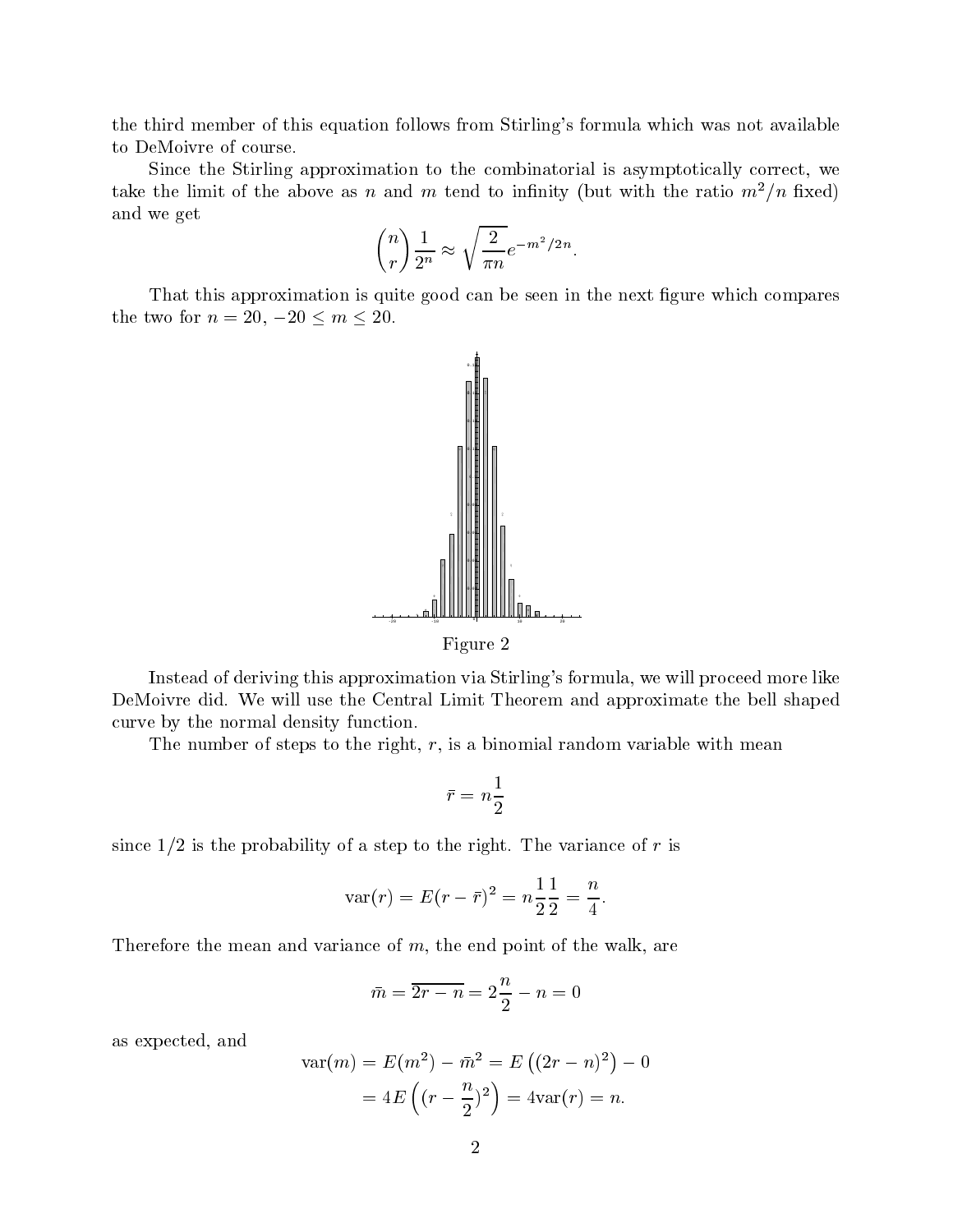This result contains the very important piece of information that the root mean square (RMS) dispersion of "walkers" is proportional to the square root of the time of the walk,

$$
stddev(m) = \sqrt{var(m)} = \sqrt{n}.
$$

Now the density function of a normal random variable with mean 0 and variance  $n$  is

$$
\Pr(\text{walk ends in interval of width } dm \text{ at } m) = \frac{1}{\sqrt{2\pi n}} e^{-\frac{m^2}{2n}} dm,
$$

and noting that  $dm = 2$ , we get the approximation above.

Our last refinement is to let  $\Delta x$  and  $\Delta t$  tend to 0 and thereby obtain the distribution for a continuous walk. Thus

$$
u(x,t) = \lim_{\substack{\Delta x \to 0 \\ \Delta t \to 0}} \frac{p(\frac{x}{\Delta x}, \frac{t}{\Delta t})}{dm} = \frac{e^{-x^2/4Dt}}{\sqrt{4\pi Dt}}
$$

in which we have taken  $dm = 2(\Delta x)$  as noted above and kept the ratio

$$
D=\frac{\Delta x^2}{\Delta t}
$$

fixed as  $\Delta x$  and  $\Delta t$  tend to 0. This is because, as we have noted, the square of dispersion is equal to time, thus the ratio  $D$  acts like "velocity;" it is called the *diffusion coefficient* or the *diffusivity*.

In the table we give some diffusivities of biological importance.

| Diffusion coefficients in solution.<br>Table 1 |         |    |                                                    |  |
|------------------------------------------------|---------|----|----------------------------------------------------|--|
| molecule                                       | solvent |    | $T, {}^{o}C$ $D (10^{-6} \text{ cm}^2/\text{sec})$ |  |
| O <sub>2</sub>                                 | blood   | 20 | 10.0                                               |  |
| Acetic acid                                    | water   | 25 | 12.9                                               |  |
| Ethanol                                        | water   | 25 | 12.4                                               |  |
| Glucose                                        | water   | 25 | 6.7                                                |  |
| Glycine                                        | water   | 25 | 10.5                                               |  |
| Sucrose                                        | water   | 25 | 5.2                                                |  |
| Urea                                           | water   | 25 | 13.8                                               |  |
| Ribonuclease                                   | water   | 20 | 1.07                                               |  |
| Fibrinogen                                     | water   | 20 | 2.0                                                |  |
| Myosin                                         | water   | 20 | 1.1                                                |  |
|                                                |         |    |                                                    |  |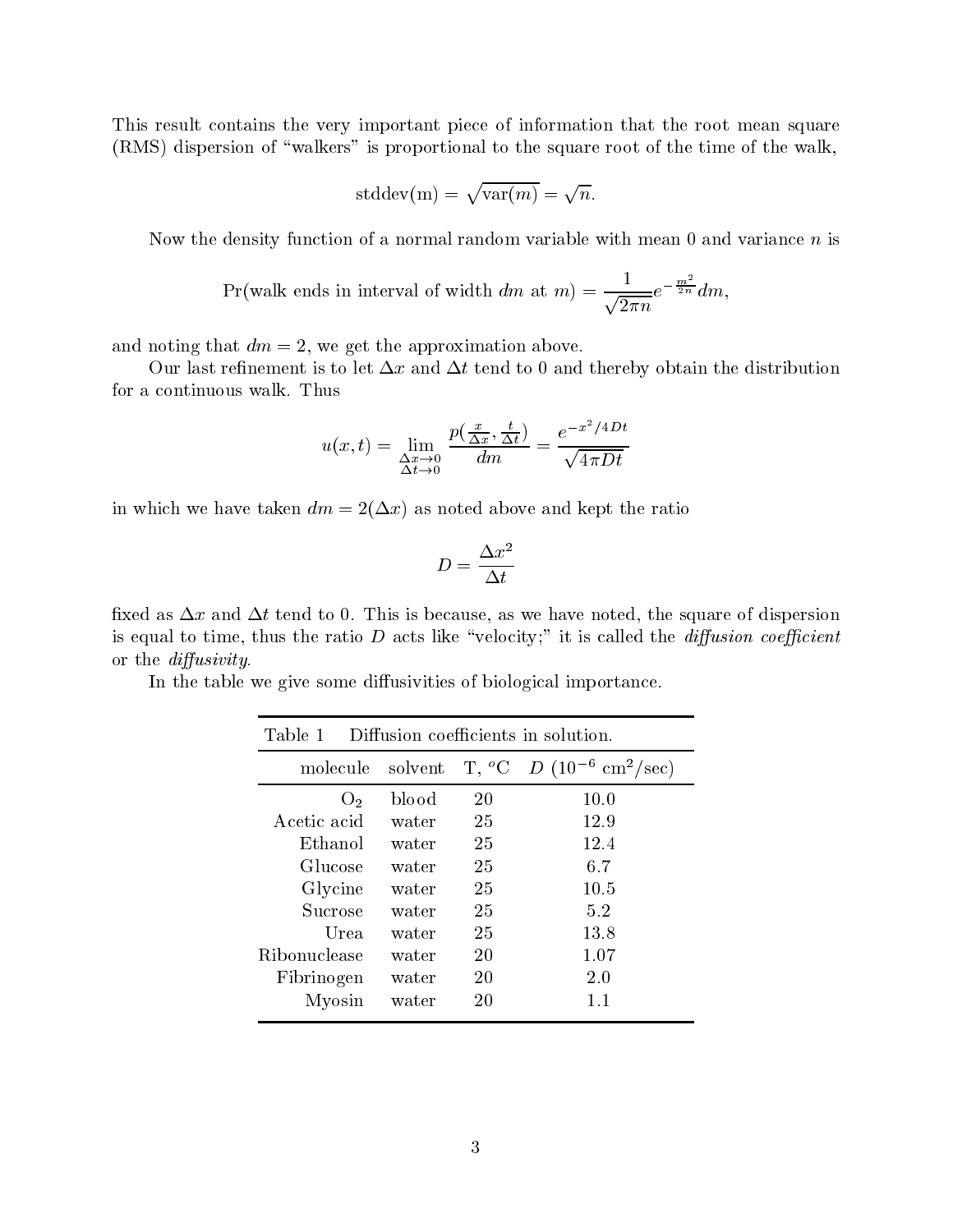And in the figure we show  $u(x, t)$  for times  $t = 1, 2, 4$ , and 8. This models the diffusion of a substance initially concentrated at the origin, as time increases the distribution spreads out.



### Diffusion of Oxygen Across the Placenta

Our objective here is to formulate a diffusion model for the transport of oxygen from the maternal blood stream to the fetal blood stream and, if possible, decide if diffusion is a feasible mechanism. The following table gathers together some pertinent data; the source of the data are two papers by the authors Bartels, Metcalfe, and Moll who did pioneering work on this topic in the 1960's.

| Table 2 Placental Oxygen and Flow Rate Data |                                                               |
|---------------------------------------------|---------------------------------------------------------------|
| umbilical artery                            | $pO_2$ : 15 mm Hg, pH: 7.24 [BMM, 1962]                       |
| umbilical vein                              | $pO_2$ : 28 mm Hg, pH: 7.32 [BMM, 1962]                       |
| umbilical flowrate                          | 250 ml per minute [BMM, 1962]                                 |
| maternal artery                             | $pO_2$ : 40 mm Hg [BMM, 1962]                                 |
| maternal vein                               | $pO_2$ : 33 mm Hg [BMM, 1962]                                 |
| maternal flowrate                           | 400 ml per minute [BMM, 1962]                                 |
| placental membrane surface                  | 12 square meters [MBM, 1967]                                  |
| placental membrane thickness                | $3.5 \times 10^{-4}$ cm [MBM, 1967]                           |
| $pO_2$ diffusivity (see text)               | $3.08 \times 10^{-8}$ cm <sup>2</sup> /min/mm Hg [MBM: pp802] |

In addition, these authors carefully measured the oxygen dissociation curve, presented in the following figure.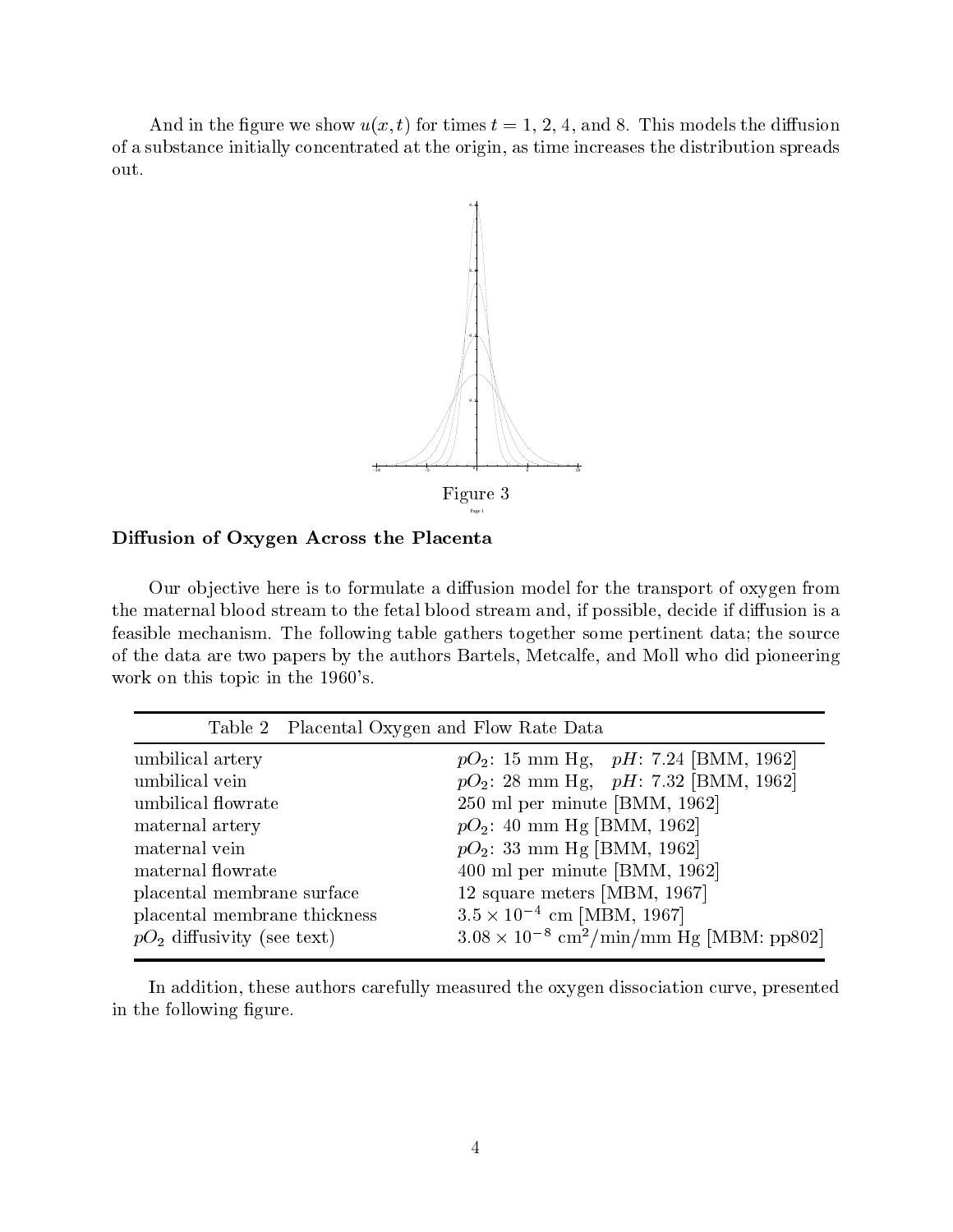

Oxygen partial pressure, mm Hg

#### Figure 4

We begin by calculating the fetal oxygen consumption. By direct measurement, oxygen partial pressure and blood  $pH$  at the umbilical cord are as shown in Table 2.

It follows from figure 4 that each 100 ml of venous blood in the fetus contains approximately 13.5 ml  $O_2$  while for arterial blood it is about 4.5 ml.

Evidently an  $O_2$  balance for fetal circulation measured at the umbilical cord is given by,

$$
O_2
$$
 in  $-O_2$  out  $=O_2$  consumed.

For each minute this gives

rate 
$$
O_2
$$
 consumed =  $250 \frac{\text{ml blood}}{\text{min}} \times (13.5 - 4.5) \frac{\text{ml O}_2}{100 \text{ ml blood}}$   
= 22.5 ml O<sub>2</sub>/min.

Next we estimate the maximal oxygen diffusion rate. Fick's First Law relates the rate of movement of a substance across an interface,  $J$ , to the concentrations,  $c$ , which exist on either side of the interface; in one-dimension this is

$$
J = -D\frac{\partial c}{\partial x}.
$$

We approximate the concentration gradient  $\partial c/\partial x$  by the ratio of finite differences  $\Delta c/\Delta x$ where  $\Delta x$  is the thickness of the membrane separating the maternal and fetal blood streams.

For the concentration difference, we must recognize that the oxygen is a dissolved gas and its concentration is measured in terms of partial pressure. The relationship between concentration and partial pressure is one of proportionality given by Henry's Law

$$
c = \delta(\mathrm{pO}_2)
$$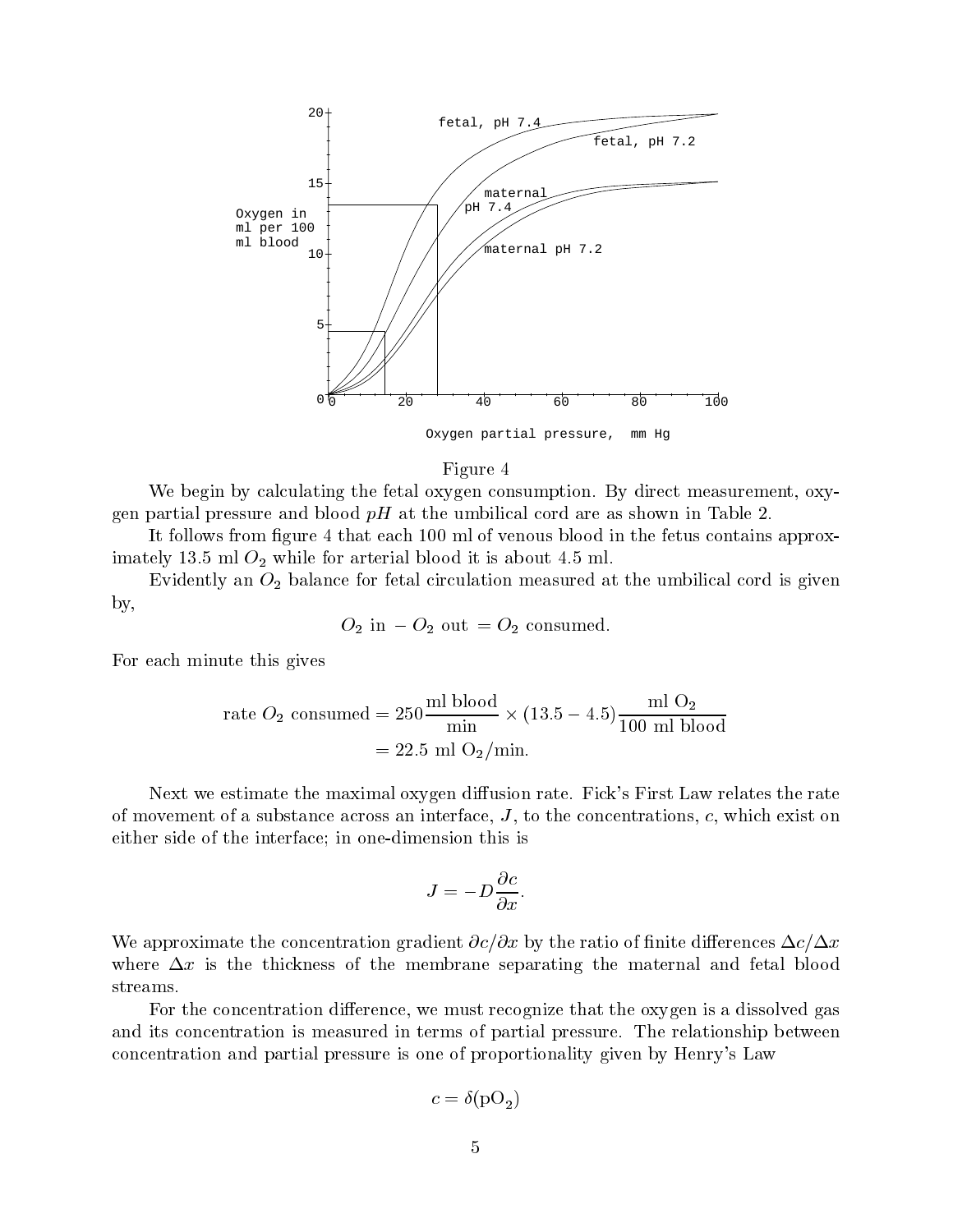for some constant of proportionality  $\delta$ .

Actually, Metcalfe,Bartels,Moll (1967) cite the product of  $\delta D$  directly from measurements on brain tissue; their value is [MBM,p802]

$$
\delta D = 3.9 \times 10^{-7} \frac{\text{cm}^2}{\text{sec-atm}} = 3.9 \times 10^{-7} \frac{\text{atm}}{760 \text{ mm Hg}} \frac{60 \text{ sec}}{\text{min}}
$$

$$
= 3.08 \frac{\text{cm}^2}{\text{min} - \text{mm Hg}}.
$$

Note that  $D$  represents the diffusivity within the placental membrane.

For the  $pO_2$  difference, we note from the table that the fetal values range from 15 to 28 mm Hg for an average of 21.5 and the maternal values range from 33 to 40 for an average of 36.5 mm Hg.

Hence using this  $pO_2$  difference, and the values  $12m^2 = 12 \times 10^4$  cm<sup>2</sup> for the area S of the placental membrane, and  $3.5 \times 10^{-4}$  cm for the average membrane thickness, we get

O<sub>2</sub> diffusion rate = 
$$
SJ = -\delta D \frac{S}{\Delta x} \Delta (pO_2)
$$
  
=  $3.08 \times 10^{-8} \frac{12 \times 10^4}{3.5 \times 10^{-4}} (36.5 - 21.5) = 158 \frac{cm^3}{min}.$ 

Of course this is very crude estimate but it does give an order of magnitude analysis, as shown by animal studies (on goats for instance) and shows that diffusion is sufficient to explain the transmission of oxygen across the placenta.

Ma jor factors to take into consideration to improve the precision of the estimate would be: the effect of differences in  $O_2$  concentrations due to blood flow, pH effects due to the reverse diffusion of  $CO<sub>2</sub>$  from the fetal system to the maternal system, the changing weight of the fetus and size of the placenta.

## Lab Problems (what if questions)

- 1. Suppose the placenta becomes injured or impaired, how much of it is necessary in order to deliver adequate amounts of oxygen?
- 2. From the table, maternal pO<sub>2</sub> falls from 40 mmHg to 33 mmHg in its course through the placenta traveling at 400 ml/min. How much  $O_2$  was delivered? (Compare with the text calculation.) If the flow rate fell to  $300 \text{ ml/min}$ , what must be the corresponding  $pO_2$  difference to maintain this rate?
- 3. For fetal blood at 28 mmHg pO<sub>2</sub>, what is the amount of dissolved oxygen for a pH of 7.4? If the pH shifts to 7.2, what must be the  $pO<sub>2</sub>$  so the blood contains the same amount? Extrapolate to a pH of 7.0.
- 4. For maternal blood at 40 mmHg  $pO_2$ , what is the amount of dissolved oxygen for a pH of 7.4? If the pH shifts to 7.2, what must be the  $pO<sub>2</sub>$  so the blood contains the same amount? Extrapolate to a pH of 7.0.